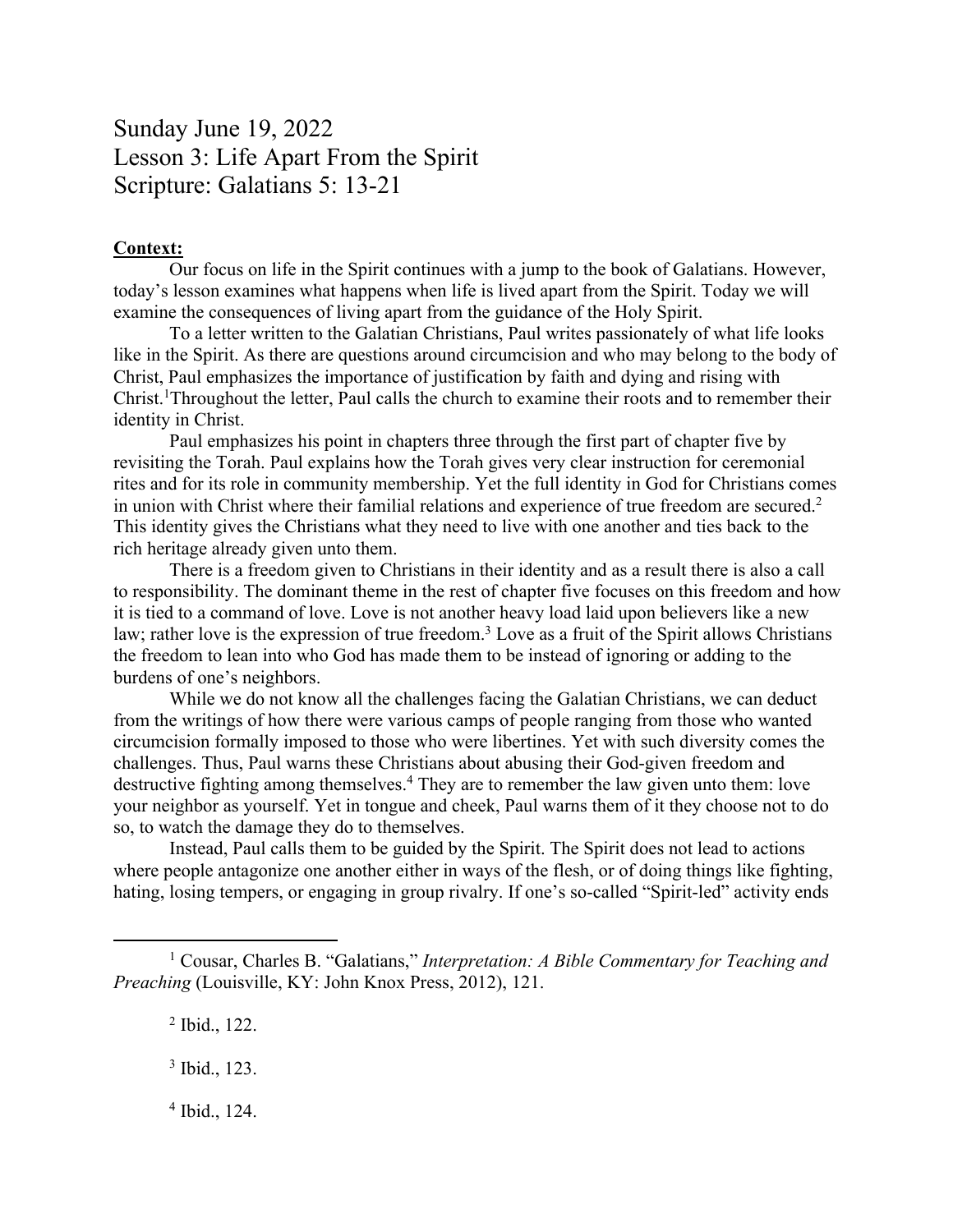in needless enmity, strife, jealous, and dissension, it's a safe bet the Spirit had nothing to do with it.<sup>5</sup> Those things are led by other spirits.

## **Application**

These upcoming two weeks many of us are preparing for some way to celebrate the fourth of July and our country's freedom. We will gather together for BBQs, perhaps attend a patriotic concert, and hopefully spend time with those we love in the land we love. We will reflect on our country's history, our growing edges as a nation, and hopefully remember those who gave their lives so that such freedom can be enjoyed. And once again we will focus on a word by which the American way of life has become so important: freedom.

I love freedom. I remember all the times I have felt in on an individual level. I will never forget opening a note from my father when I was dropped off at college with several maxims, one which emphasized how I now had the "freedom," to make choices and he prayed I would enjoy it and learn things along the way.

Because of the gift of freedom though, we often are given choices. We are free to do things like engage with our own desires and impulses. We are free to say what we want to others and in some places, do what we want. We are given an empty slate upon which we may write our stories.

Yet as Christians this freedom is tied to another gift; the gift of love which comes from the Spirit. God won't withhold God's love from us when we abuse the freedom we've been given. However, God does warn us when we tell the Spirit to go away because we are a "free" people to do what we want of the consequences which will come to haunt us and the generations which follow us.

Every age of the church has struggled with freedom. Even with our best intentions when it comes to accountability and standards, there are times we run the risk of abusing our freedom and ride not on the Holy Spirit, but our own spirits. The results always come out as sooner or later, there is hatred, fighting, obsession, group rivalry, conflict, jealousy, and other behavior where we act outwardly as people who do not resemble the Lord we say we follow. We may say we do those things for the sake of protecting God and yet the truth always comes out. There was something we wanted and the best way to get it was to use God's name and trample over anyone who got in our way.

If there is one law God emphasized with freedom, it was loving our neighbor as ourselves. This may sound simple on the outset and yet we continue to mess it up. We get our selfish desires focused on something and we will go on and on to justify why we want to do whatever it is we want to do. Even if the Spirit is not nudging us to do it, we still go on because we somehow believe we can put God in our image, and everything will work out.

I've found the Holy Spirit often convicts me when I am tempted to lean into the selfish nature I possess, which can be covered up with respectability or righteous anger. Just the other day I was going to send a response to someone with a bit of the sting, but I just couldn't press the send button. I had the freedom to send the response. I might even be able to justify the passive aggressive nature of the message. Yet something was holding me back.

So, I reached out to one of my holy friendships. I asked them what they thought and together we realized my actions were not in the name of the Holy Spirit; they were tied to my own ego and desire to be right. I was not loving my neighbor and I was not living life in the

<sup>5</sup> Ibid., 141.